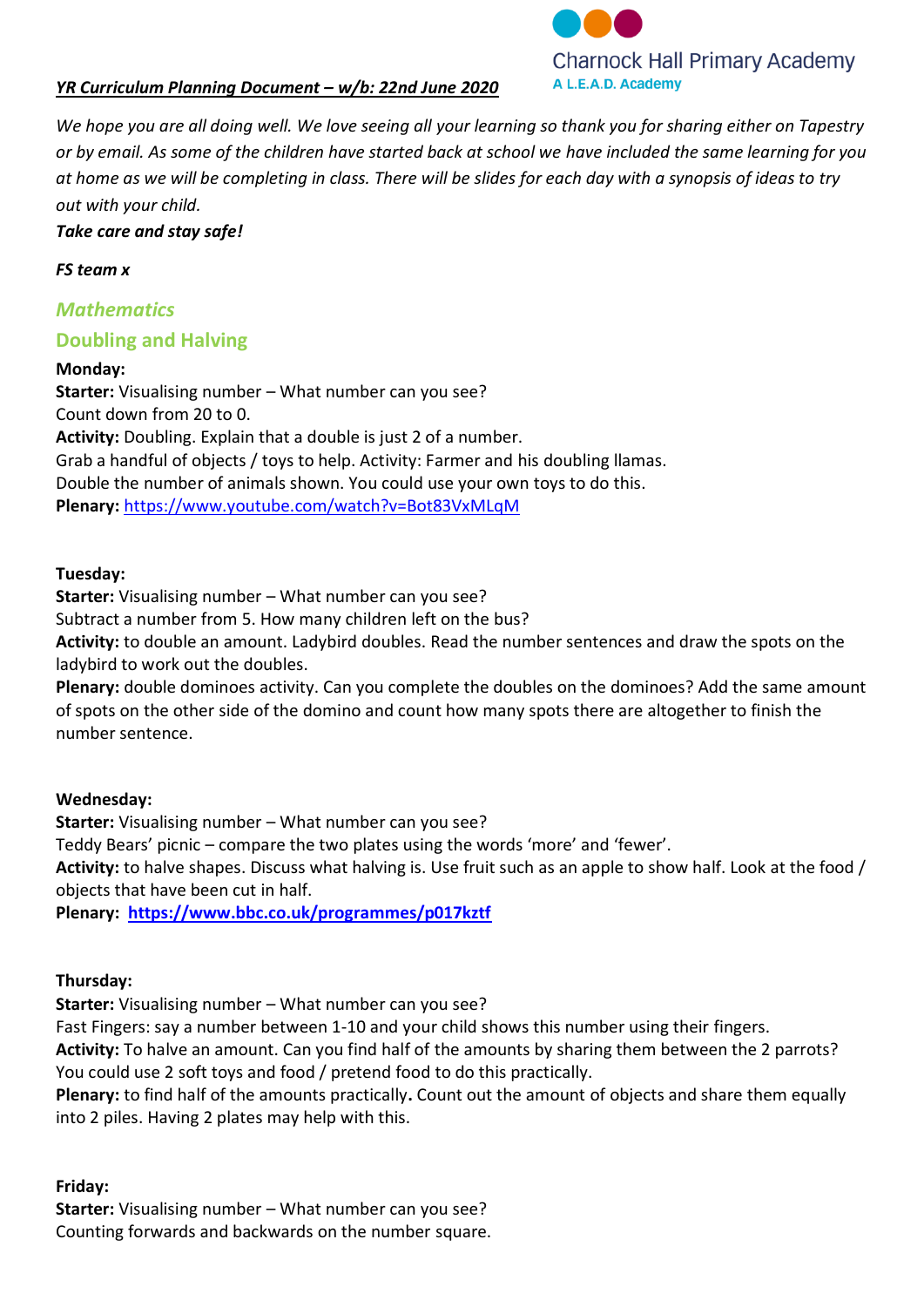

**Activity:** to reflect on our doubling and halving learning from this week. What is doubling? What is halving? Watch video:<https://youtu.be/RnT2Ww5fIlc> **Plenary:** Practise some doubling and halving.

# *English*

**This week the book we are focussing on is 'Handa's Surprise' by Eileen Browne. You can find a reading of this on-line here: [https://youtu.be/XyIV\\_xYi0as](https://youtu.be/XyIV_xYi0as)**

### **Monday:**

Warm up – can you think of a sentence to describe the picture? Can you use a describing word? Look at the front cover do they know what the book will be about? What do you think will happen in this story? Read the blurb on the back for a little bit of information.

Watch the story can they remember the main character, setting, key events.

Talk about Kenya and find in on the map.

What was your favourite part of the story? Why?

#### **Tuesday:**

Warm up - Can you think of a sentence? Can you compare them? Watch the story again (or share if you are lucky enough to have the book) Sort pictures in story map so child can retell story verbally. (a story map sheet is attached if needed) Can you match the animals to the fruit they took in the story?

## **Wednesday:**

Warm up – thinking of words that rhyme with 'take'

Recap on the story / read story again.

Read the letter from Handa.

Write a reply to Handa telling her what happened to her delicious fruits. Start the letter with 'To' and end the letter with 'From'.

Look at the picture – can you think of a sentence for that part of the story?

## **Thursday:**

Warm up – think of adjectives to describe Handa. Can you write a sentence with your adjective in it? Watch short clip about zebras: <https://www.youtube.com/watch?v=oLASCFh-JxQ> Can you write a sentence to describe a zebra? Watch short clip about giraffes: <https://www.youtube.com/watch?v=5aMASHwBaqc> Can you write a sentence to describe a giraffe? Watch short clip about elephants: <https://www.youtube.com/watch?v=CP5uJVpHrVw> Can you write a sentence to describe an elephant? Which animal is your favourite? Why? Can you use the word 'because' to explain why? Record their ideas (verbally or written).

## **Friday:**

Let's find out about African animals. Let's learn about African animals and their young. Watch video: **<https://www.bbc.co.uk/programmes/p011smwc>** Play guess the African animal game. Read the clues and guess which African animal it could be?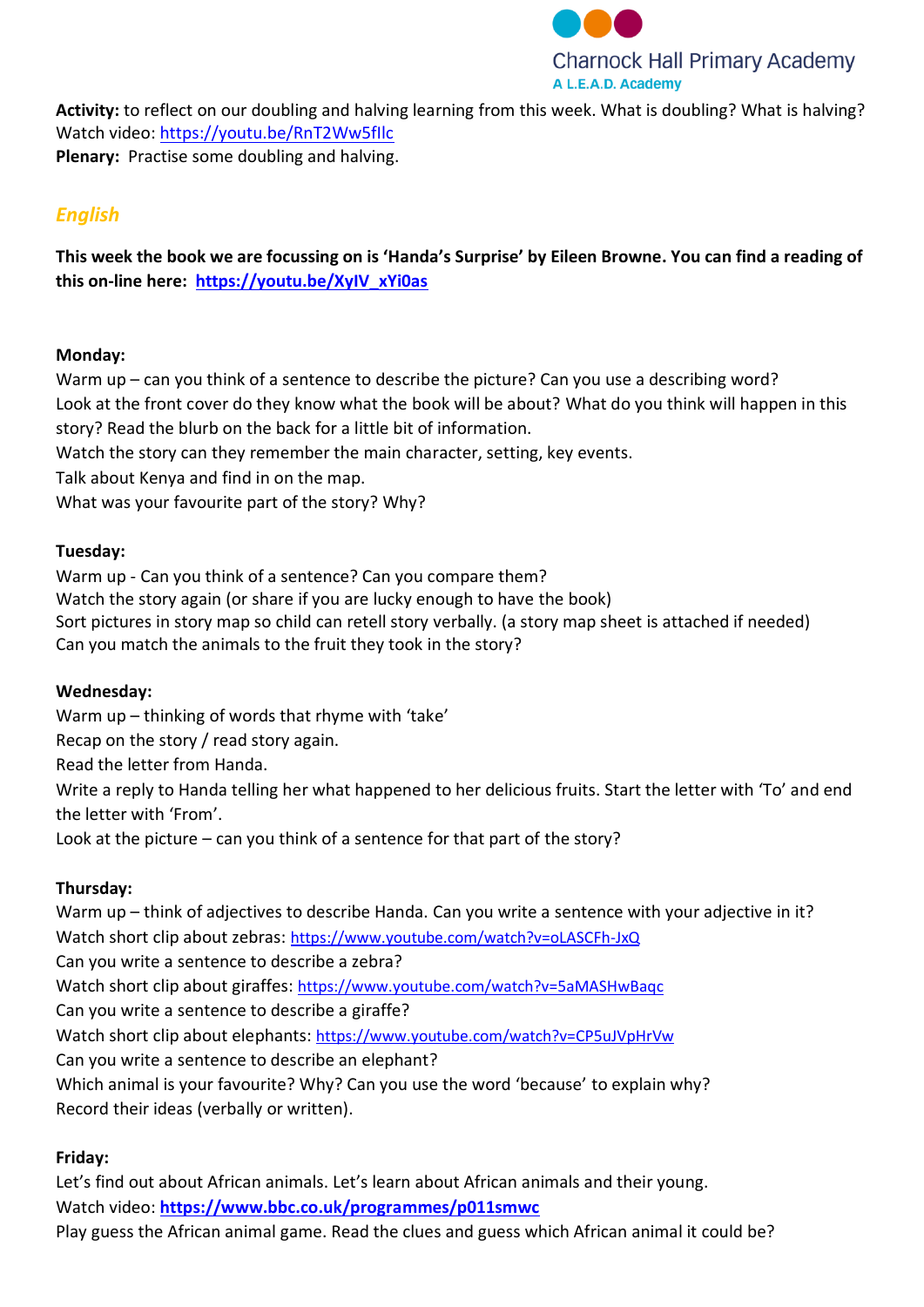Which was your favourite African animals and why? Record their ideas (verbally or written).



## *Reading Comprehension*

We also teach basic reading skills and comprehension we have attached the slides we use so you can go through at home. Each day starts with them reading the alien names (segment and blend each word) then read the text (together) and see if they can answer the questions.

Continue to read your bug club books let us know if you have read them all or require some different books allocating.

## *Phonics*

We have attached the phonics we doing in class this week or you can follow the lessons below you have been doing.

There are three sets of daily lessons to choose from and we suggest your child starts with one set of lessons most suitable to their reading ability. If you're not sure which lessons your child should watch, please check your child's Home Learning Diary and look at the coloured book band your child is currently reading or send an email to your class teacher for further clarification.

| $11$ am <sup>*</sup> | <b>Learning to blend</b><br><b>Phase 2 recap</b> | For children who are reading a 'Pink'<br>book.                             |
|----------------------|--------------------------------------------------|----------------------------------------------------------------------------|
| $10 \text{ am}$      | <b>Reception Summer term</b><br>Phases 3 & 4     | For children who are reading a 'Red' or<br>'Yellow' book.                  |
| $10:30$ am*          | Year 1 Summer term<br><b>Phase 5</b>             | For children who are reading a 'Blue',<br>'Green', 'Orange' or above book. |

\*After upload, each lesson will then be available to watch at any time during the summer term.

**You will find the lessons on the following link as of Monday:**

[https://www.youtube.com/channel/UCP\\_FbjYUP\\_UtldV2K\\_-niWw/featured](https://www.youtube.com/channel/UCP_FbjYUP_UtldV2K_-niWw/featured)

After watching each lesson, we encourage you to read aloud to your child and, if your child has reading books from school, listen to your child read.

More information about phonics and how to help your child can be found in the following parent/carer video guide:

<https://www.youtube.com/watch?v=u8C8BCB4hvc>

You can also practise phonemes using this site: Practise\*:<https://new.phonicsplay.co.uk/resources/phase/3>